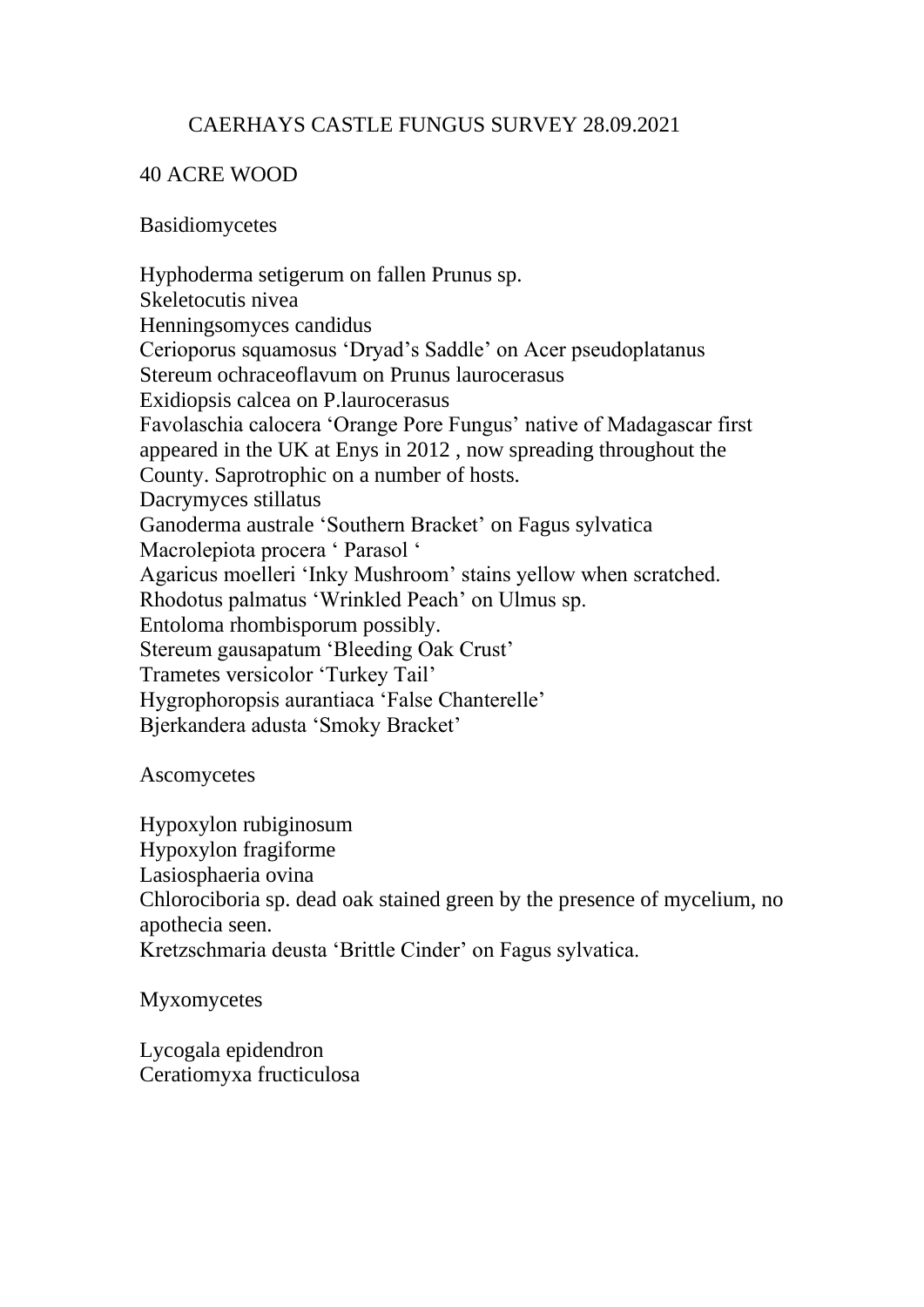### Castle Wood

#### Basidiomycetes

Agaricus urinascens part of a large ring on the castle lawn. Agaricus campestris on a grass terrace behind the castle. Fistulina hepatica on Quercus sp. Hypholoma fasciculare 'Sulphur Tuft' on stump. Scleroderma citrinum 'Common Earthball' Meripilus giganteus on roots of fallen Fagus sylvatica Ganoderma australe Favolaschia calocera on Cunninghamia lanceolata (?) first record for this species on an gymnosperm I suspect. Grifola frondosa on stump Agrocybe sp. on disturbed ground and Pinus debris. Assistance sought from a Kew mycologist as spores too small to be the usual wrinkled capped Agrocybe with which it shares some features. Voucher specimen

The paucity of fungal species is no doubt mostly due to the extremely dry September. There is plenty of dead wood for fungi and invertebrates to thrive on. The large beech trunks may prove to be especially interesting for fungi as they decay. The old lawns and grassland could be a rich habitat for grassland species later in the autumn.

**Attendees** Dr Keith Alexander Mrs Janet Alexander Dr Paul Gainey Mrs Pauline Penna

saved.

Many thanks to Charles Williams for the invitation to record at Caerhays.